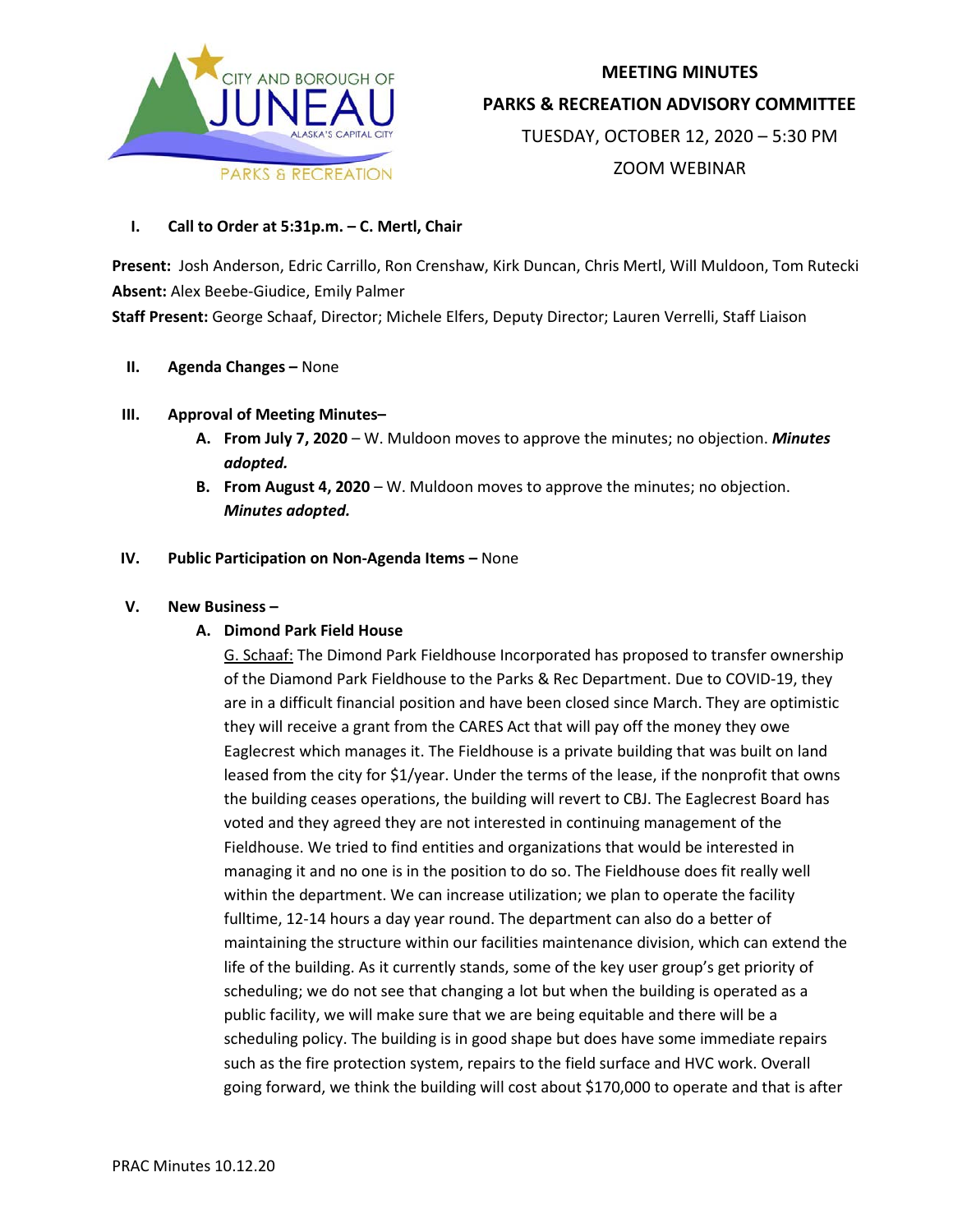revenue. The cost recovery we are expecting is more than our aquatics facilities generate and just under what Treadwell Arena does. We recommend that the city accept the Dimond Park Fieldhouse and have Parks & Rec operate it.

W. Bryson: My big fear is that budget will not be going up next year. We need to prepare for budget decrease.

C. Mertl: What is the timing of this? Can we wait to see if they get the CARES grant? G. Schaaf: We should hear about the CARES grant soon and are optimistic they will get it. Tracy Gilmour (River Court): The use of the fieldhouse is youth heavy; an additional revenue source would be opening it up for adult softball, the batting cages for example, would be used weekly.

G. Schaaf: There is a lot of opportunity to grow revenue within the schedule. J. Anderson: I do share some concern about taking on more debt and responsibility but the fact to get a building like that for next to nothing is a lot cheaper than the city building it down the road. It is an amazing opportunity. I make a motion that the PRAC recommends that the Assembly accept the donation of the Dimond Park Fieldhouse to be managed by the Parks & Rec Department and appropriate additional fund necessary to support maintenance and operations for the remainder of FY21.

 *Motion passes unanimously.* 

# **VI. Unfinished Business –**

#### **A. Montana Creek Road Discussion**

G. Schaaf: *The Director and Deputy Director, Michele Elfers, presented about Montana Creek Road in regards to the request from the JNSC, land ownership and management of the area, stakeholders and the options ahead. View the presentation [here.](https://juneau.org/index.php?gf-download=2020%2F10%2FFINAL-PRAC-10-12-Montana-Creek-Road-Use.pdf&form-id=125&field-id=23&hash=c673cc6155617bacb1fdbfec57c6b3ce098e6183c4baf9bf7ec1d80802dec7f4)*

W. Muldoon: Do we know the number of members that crossover between ORV and Snowmobilers group? I am wondering how you arrived at the 20 day closure to them? M. Elfers: We do not know details on the number of members. We talked with user groups on site and we threw out some scenarios to start a discussion. We discussed sharing the use based on number of days so they had separate days. We do not think there is a right number. It landed on 20 and 10, as we recognize that there are more skiers than motorized users than we have seen in the past. We also recognize that many ORVs thought they could not use it. The meat of our recommendation is shared use space based on days vs. dividing the road. We would like to use this winter to collect data.

E. Carrillo: I know we are trying to prevent any incident. Have there been a previous incident? Is there an existing good steward agreement for all user groups?

G. Schaaf: Interactions, like tearing up the tracks, does not happen very often but when it does, we hear about it.

M. Elfers: Building the relationship with the user groups and relaying the proper use to the community is important. One of the outcomes will be a management plan that includes resource protection and education.

C. Mertl: Have there been any coordination with DNR with what we do on the road? M. Elfers: The agencies told us they would support what the City decided. They recognize that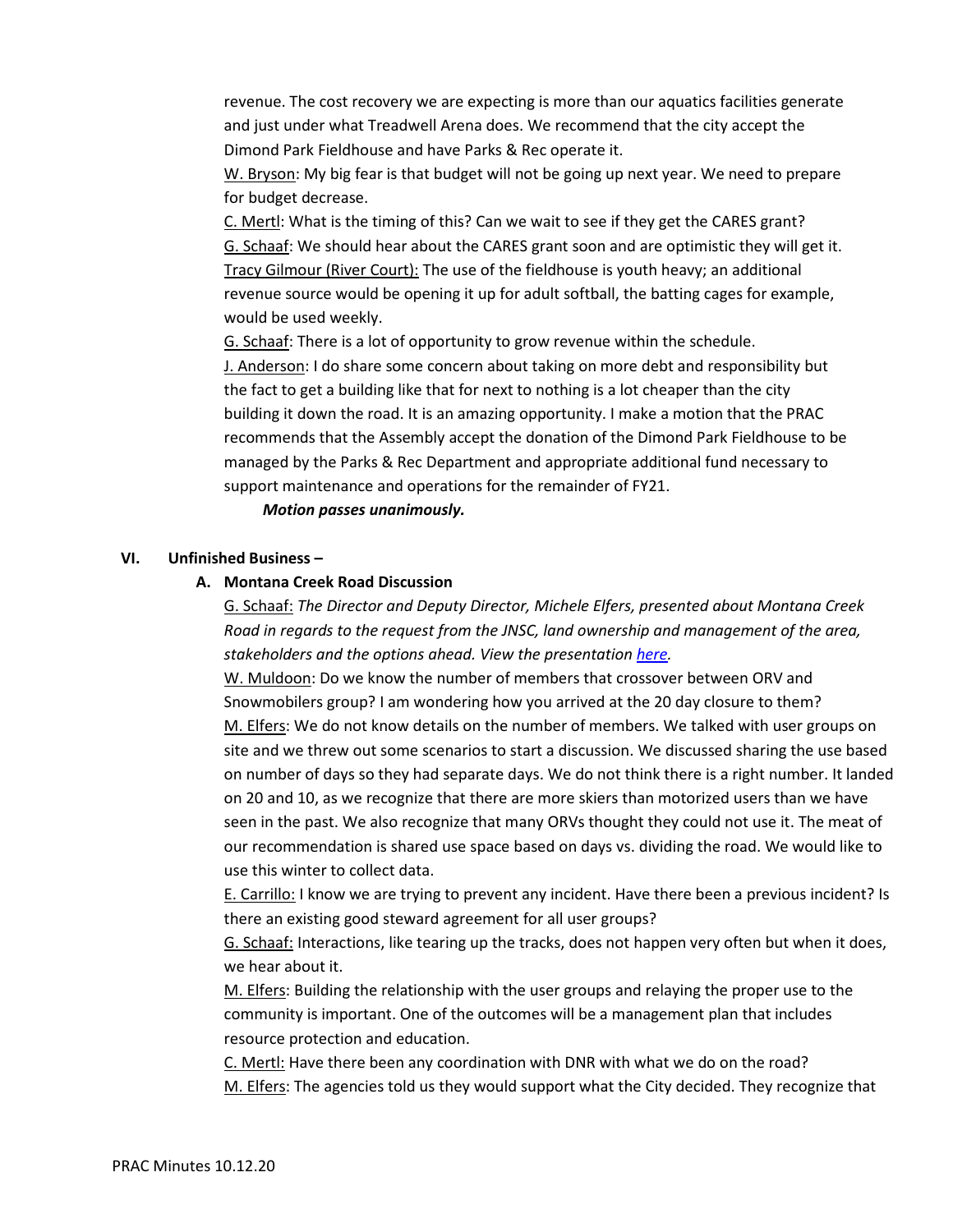the road that CBJ manages is a gateway to the land beyond.

T. Rutecki: In the comprehensive plan, chapter 8 focuses on maintaining non-motorized trails in the Montana Creek area and establishing motorized use trails in the Lemon Creek area.

M. Elfers: It is definitely in our mind and it goes into the long-term solution and management. It is very clear at this point with so much comment the department needs to put their resources into another location for motorized use. We have to remember, what we are discussing tonight is about managing a road and not a trail.

C. Mertl: We will give the presidents of the three clubs 5 minutes to provide comment.

#### **PUBLIC COMMENT FROM USER GROUP PRESIDENTS-**

Juneau Nordic Ski Club (JNSC) President Frankie Pillifant: Personally feel I cannot answer for the Nordic ski club tonight because the JNSC will want to discuss PRACs recommendation. JNSC board previously discussed the 25-5 idea, which mirrors PRAC's recommendation. The JNSC board agreed the 25-5 idea would be a difficult situation to deal with for the following reasons: 1**.** Damage to base of snow. 2. Cost of grooming where the tracks have stirred up dog poop, pine cones, rocks, twigs, is going to be a significant cost. JNSC previously asked who will help pay for grooming and was told that CBJ doesn't have any money to contribute to enforcement or grooming for Montana Creek Trail. Michele Elfers has been great to converse with to deal with the situation. I believe the JNSC is still interested in participating in a resolution but more interested in a management solution for winter 2020. JNSC is asking for CBJ to actively manage the Montana Creek trail for safety, until a long term plan is implemented.

Juneau Snowmobile Club President Corey Baxter: Montana Creek Trail is permitted as a road. Ordinances state that we can use it during the winter months with snow coverage. Another ordinance says the manager can close it. I think that ordinance wasn't intended to close it to one certain group. When the gate was installed, it pushed away snow machine riders because they thought it was closed. The 20/10 day split does not feel like equal amount of time for either group, so I do not agreed with it.

R. Crenshaw: How many members do you have?

Corey Baxter: We have over 400 members.

Juneau Off Road Association President Darrin: The section between the bridge and the trailhead is legally called the National Forest Development Road 8452. It is permitted as a road. The off road use has been artificially low for two reasons: People thought it was closed. Three years ago, I learned it was not closed and I started telling people it has not closed and called P&R to open it. Second reason is the hostility being received by the off road community has been severe. I personal have been verbally accosted and had ski poles tossed at me. People haven't felt safe. I tried to open a dialogue with the ski club to come up with a plan. During the discussion period I encouraged OR members to stay away for a bit. My attempts were unsuccessful but fortunately, we are talking about it here. Montana Creek is the best place for ATV's on wheels to operate. Users are aware of safety and operate slowly. They are using the road to access trails they've been working on past the road. They are not a lot of options for ATV's in Juneau. Can't access Echo when the road isn't plowed. That is why this is a big deal to us.

#### **PUBLIC COMMENT-**

Steve Morley (N. Douglas): Good snow coverage is because of JNSC grooming. PRAC's proposed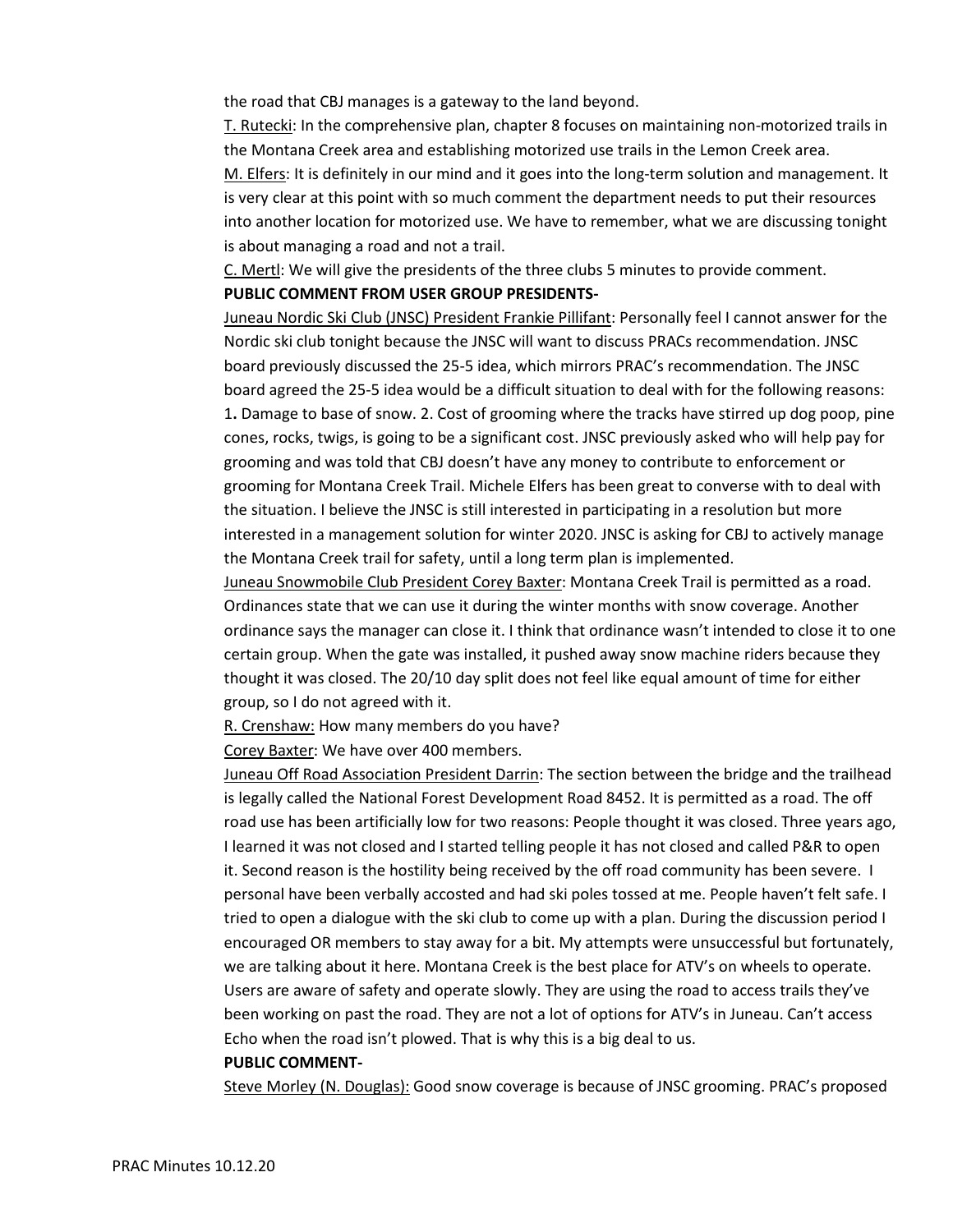solution will destroy that work. ATV have a different agenda. Snow machine and skiers share the same goal. Seems like having access to the upper meadows could go along with Nordic skiers. Opening up Lemon Creek would be great.

Mike Heckers (3rd St.): JNSC board member. 99% of user days are non-motorized. We've counted 13,000 non-motorized user days vs. 10-20 motorized. We're asking for closure and share the road 6 months for non-motorized and 6 months for motorized. We don't have equipment to fix ruts.

J. Anderson: Would JNSC be in favor of widening the trail by 6 feet to allow a path for ATV and snow machines?

Mike Heckers: In theory that would be great, but unfortunately you have river on one side and mountain on the other so there's no space.

Andy Romanoff (Mountainside Dr.): Did analysis of all the public comments. 387 anti-closure comments submitted, just 13 mentioned using the trail, only 2 specifically mentioned winter use. 459 pro closure comments, over 400 mentioned skiing on the trail in the winter. Many more winter skiers and walkers compared to riders. I feel 6 month, 6 month split would be best. C. Mertl: If the number of motorized users is so low and hypothetically your trails might be impacted 3-5 times a year. Could this be simplified by posting motorized speed limits? Can you work with occasional motorized use?

Andy Romanoff: There was no opposition in putting up the gate and no complaints for a long time. There was not an issue until this process started and created an issue. Now I suspect there will be a surge of riders going to Montana Creek to send the message that they want to be there too. There is no one around to enforce the 20/10 split. 6 month split is best.

E. Carrillo: What agreement or mechanism would make you feel better as a user to make sure folks are held accountable.

Andy Romanoff: We're all here trying to find solutions but not everyone is tuned in. Rules can be put in place but if people don't read the sign they can claim they didn't know. Honor system would be great if it worked.

Lacey Derr (Valley): We need to avoid division. Equitable use keeps being mentioned but it's not equitable. The City is trying to avoid costs but closing the gate creates costs. You are going to see increased use of the trail for safe outdoors activities during COVID. Lets look toward the future and continue conversation about use. Decision should not be made now. No one should be excluded. All groups should come together for an equitable solution.

C. Mertl: To be clear you are looking for motorized use?

Lacey Derr: Yes, I use it myself. I've been riding this trail my entire life. I thought it had been closed to motorize use. I'm grateful for the opportunity to go out and ride more.

Odin Brudie (6<sup>th</sup> St.): JNSC board member. Glad to hear that other agencies (DNR & USFS) will accept what CBJ decides. I worked on remedial improvements to the bridge to make it safer. DOT decommissioned the bridge 15 years ago to render it impassable to cars and vehicles with four wheel drive and reclassified it as a pedestrian bridge. The road ends and the trail begins at the old wooden bridge. I questions whether the bridge can tolerate constant motorized travel. I've been exploring on skis beyond the trail and I find it completely impassable making it hard to believe that is provides access to Spaulding in the winter.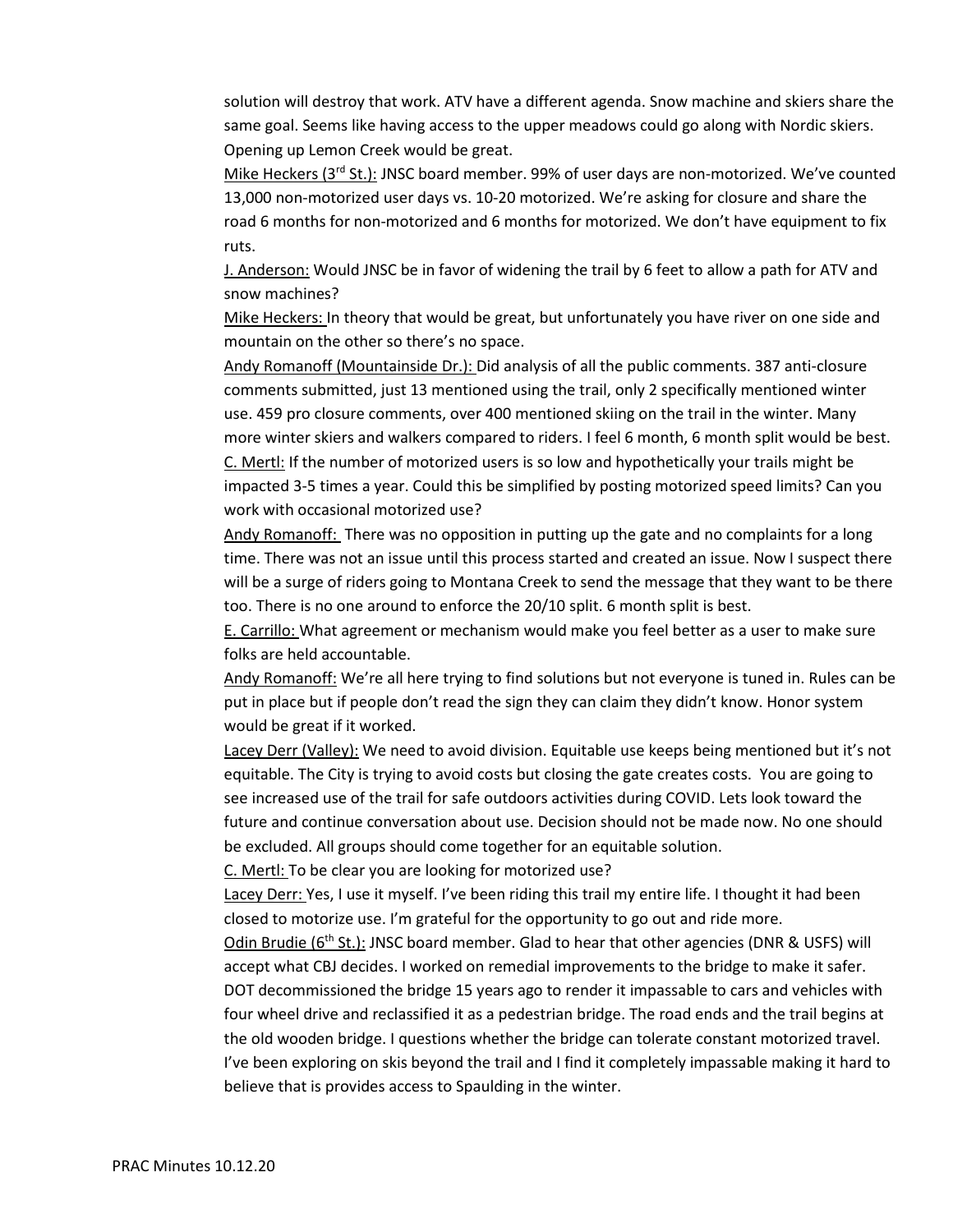W. Muldoon: Can you provide a brief background on working with DOT on the bridge repair. Odin Brudie: In 2015, the JNSC consulted with DOT, F&G, CBJ, Trail Mix and engineering to see what it would take to make it safer for the grooming equipment and pedestrians. We discussed adding a bull rail, widening, supports, and replacing damaged planks. After about a year of planning it was added to Trail Mix agenda.

C. Mertl: Do you feel we can maintain the status quo and allow motorized use this winter? Odin Brudie: No, the gate should be closed and CBJ can be called when it needs to be opened. Erich Schaal (Hummingbird): 10/20 split is new to this meeting and I don't think that should happen this year. The gate has a camera and we should gather data and make the decision next year. I don't think it's wise to excluded users. Walkers and skiers have had interactions that aren't friendly. Spread word to user groups on how to be good neighbors.

W. Muldoon: Do you walk the trail pretty frequently in the winter?

Erich Schaal: I use occasionally. I have kids who need reminders to not walk on the tracks and they are sometimes met with hostile responses.

Tim Bloost: JNSC board member and volunteer coach for the youth team. Hoping to have 90 kids in their programs. Montana Creek is what keeps the program alive. Lots of money and volunteer time is put in. I ask the PRAC to request the City Manager's office to close the road to motorized use in the winter and open it for summer use.

Sam Sanbei (Tongass): ORV rider. Low numbers because too scared of verbal and physical assaults. We don't want to rip stuff up. We want to explore and share. I would volunteer my time to help groom. Using it for home schooling this winter. Save decision for next winter. Jim Powell: I am a XC skier. Looking at the investment skiers have made in volunteer time, trail maintenance, coaching, organization and number of users. Creates a problem, not opportunities. I think we are going to have conflict. Hard to groom after days of motorized use. Taking way from a healthy activity during COVID. I don't go to Dan Moller trail anymore because

you can't mix the two users here.

Robin Stratton: My family uses the trail for multi-use but have a teenage son in the JNSC program. Concerned about safety issue when you combine motorized use with skiing, snow shoeing, hiking, and dog walking.

Cody Wilkie (Valley Blvd.): ORV member, speaking on behalf of multiple members. A permit is in place to repair bridge. JNSC website asks walkers to use another trail. Supports Montana Creek access and doesn't see reason to change things.

W. Muldoon: Can you explain the bridge permitting and who you are working on it with? Cody Wilkie: Juneau Off Road Association is getting a permit from DOT to work on bridge. E. Carrillo: What speed limit proposals do you have?

Cody Wilkie: Suggested to install speed limit of 10-15mph. Skiers like to go fast too so a speed limit doesn't suit their needs. Until recently I thought the trail was closed.

Beth Kertula (Horizon Dr.): Member of JNSC, used to own a snow machine. Main use is nonmotorized. Allow 6 month/6 month split this year, then work this out. I'm not sure mixed use will work on this tiny trail. Keep the trail Nordic this winter.

Jacob Miller (Sunset Blvd.): Ridiculous to exclude one user group. I've snow machined and four wheeled with skiers there and it can be done. Need to set rules and have access for everyone.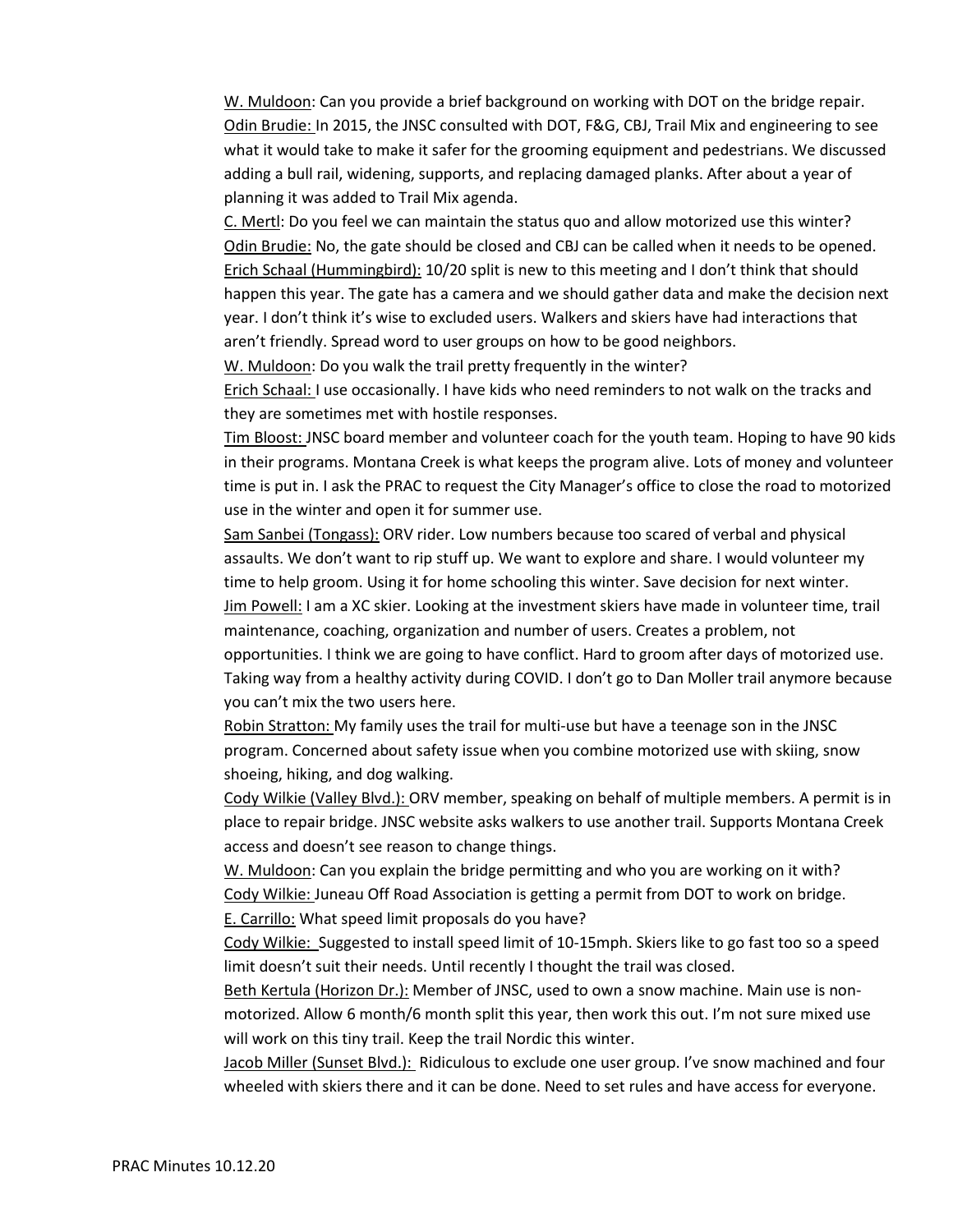It's public land.

Roman Motyka (Dixon St.): JNSC member and groomer. Hazards of shared motorized and nonmotorized traffic include narrow roads, cliff sides, many blind corners, policing issue of who will enforce a speed limit. So much work goes into groomed trails that have been overridden by allterrain vehicles. Motorized and non-motorized are fundamentally incompatible.

Fred Hiltner (N. Douglas): JNSC board member. Safety must be the primary concern. The Montana Creek trail isn't wide enough for all use at the same time. It's narrow, blind corners, not enough room for ATV's to pass without ruining the groomed trail. 90 kids expected to join the Nordic ski team. Off road vehicles do not need access to Spaulding Meadows via Montana Creek, they can use Lake Creek. Please make the safest choice of skiers in the winter and off road vehicles in the summer.

John Thedinga (Wilma Ave.): Groomer for JNSC. I've seen the damage and it takes time to repair, sometimes multiple days. I don't think 20/10 split will work. After 10 days of motorized use it would be a nightmare to groom. In favor of trying a one year non-motorized test.

E. Carrillo: How often do you have to groom? Is it after each snowfall? How long does it take? I understand ATV's tend to be more intrusive on the track than snow mobiles. Is one the biggest issue, or is it all of them?

John Thedinga: We groom every day for at least two hours. Repairs were needed about half a dozen times last winter. ATV's are definitely much more damaging, partly because they don't have good traction.

Neil Slotnick (Evergreen Ave.): Montana Creek Trail is one of the greatest success stories here in Juneau. In the winter I use the trail 4 times a week and see happy walkers and skiers. It takes one ATV to destroy that by wrecking the trail. I urge you to protect the groomed trails and close it to motorized use in the winter.

Bart Watson ( $8<sup>th</sup>$  St.): JNSC board member, but have owned snow machines. I led the ski club several years back with a collaboration with the snowmobilers club to get better access to Spaulding Meadows. Collaboration is a desirable thing and attainable. I would like to suggest a possible solution. The trailhead at Herbert River to get up to Montana Creek would work really well for snow machines/ATVs and would be a good solution. I would like to keep Montana Creek road open to skiing only.

Nicole Ferrin (Montana Creek): Snowmobile Club member. The established use of this trail is motorized and shared access. It's not closed to motorized use. The skiers have a brand new trail across from Skater Cabin and the camp ground. Motorized use keeps getting closed. Zero places closed to skiers. Motorized users don't want to close Montana Creek to skiers. Any skiers that get into trouble rely on the snowmobile club for help.

Tristan Knutson-Lombardo (Harris St.): JNSC coach. Losing another option of a nicely groomed trail would be a bummer for our kids. Especially when weather conditions mean Montana Creek is the only place we can ski. 25/5 split would be a better compromise for this winter.

J. Anderson: Do you take the team up to Eaglecrest?

Tristan Knutson-Lombardo: We do take the kids up there. When Eaglecrest is closed, they do not groom. Mostly used on the weekend in the daylight.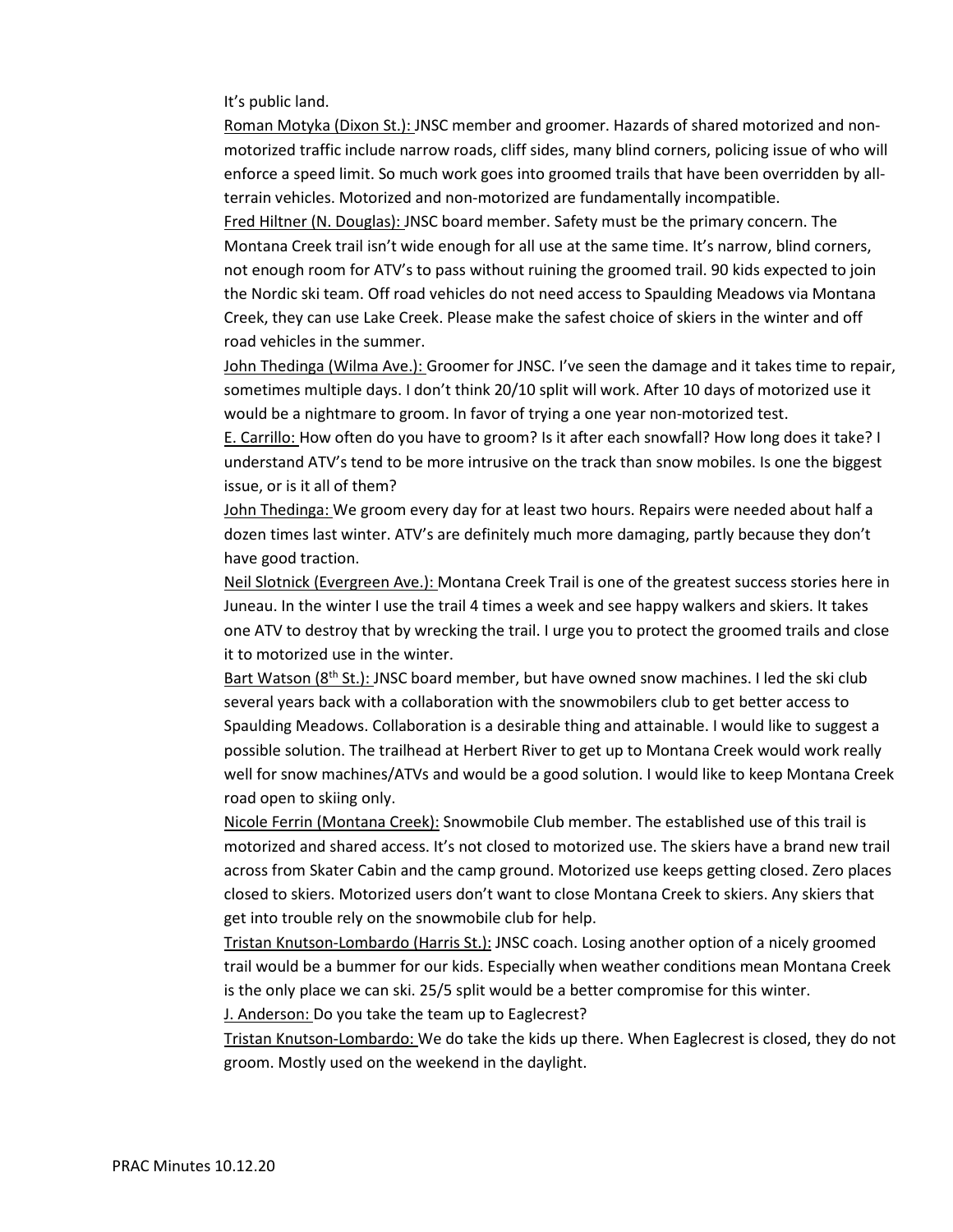#### **PRAC DISCUSSION-**

T. Rutecki: I have been a huge advocate for finding a place for motorized users. In this case, this is the wrong place and I do not think it would be safe. We need to work on a solution for getting a place in Lemon Creek and Blackerby for motorize folks.

J. Anderson: I want to focus on the facts, in this particular case; we are dealing with this being classified as a road. It would be nice to figure out a way to widen the road and allow everyone to use it. If we are going to close the trail to certain groups, you need to close it to everyone. One possible solution, is grooming more area at Eaglecrest. All user groups need more education. Motorized users need to understand the damage they are causing to XC skiers. At this point, I would leave it as is since we do not have any data. We need to give it a year to use the road as it is, collect the data and make a decision then.

W. Muldoon: I agree with Mr. Anderson. We need more time with this. I have concerns with the lack of data; we need to stay as we are and gather data from this coming winter.

E. Carrillo: I agree with both Josh and Will. We need more data; we should make a temporarily agreement for now and work on a long-term agreement with all the user groups going forward. There is a reoccurring need to find a location for ORVs to recreate.

C. Mertl: There is a historic use of motorized use on the roadway and I do not want to displace one user for another without the group being displaced getting an equal to or better experience elsewhere. We need to maintain the status quo. We have two user groups that are in opposition and we need to find a common ground. The groups need to support each other and work together.

R. Crenshaw: I am not willing to blow up the most incredible resources the JNSC has*. I move that the Montana Creek road be closed to motorized use between November 1, 2020 and May 1, 2021.* I want to speak on my motion. Staff and the committee have put together a committee to find a location to offer motorized recreation.

W. Muldoon: I object to this motion. We should not be excluding a user group. If we were to choose an exclusive use for one user group, the Nordic skiers have more options in town.

J. Anderson: I object to the motion.

E. Carrillo: I agree with will, this is a bit preliminary to make that motion.

# *Yea: R. Crenshaw, T. Rutecki Nay: C. Mertl, J. Anderson, W. Muldoon, K. Duncan, E. Carrillo Motion fails.*

W. Muldoon: I move that we defer any management decisions for Montana Creek Road until we have usage data available and direct staff to come back to the PRAC with a proposal to get that information.

M. Elfers: Camera data can be reliable. Once the season ends, we will go through the data. C. Mertl: The roadway is wide enough for both motorized use, both types of skiing and dog walking. We could flag, manage and maintain some sort of separation on the road but only to the bridge. Will the department be able to put some sort of management control to separate the users?

M. Elfers: We would be able to put up signage along the road but we would not be able to run a